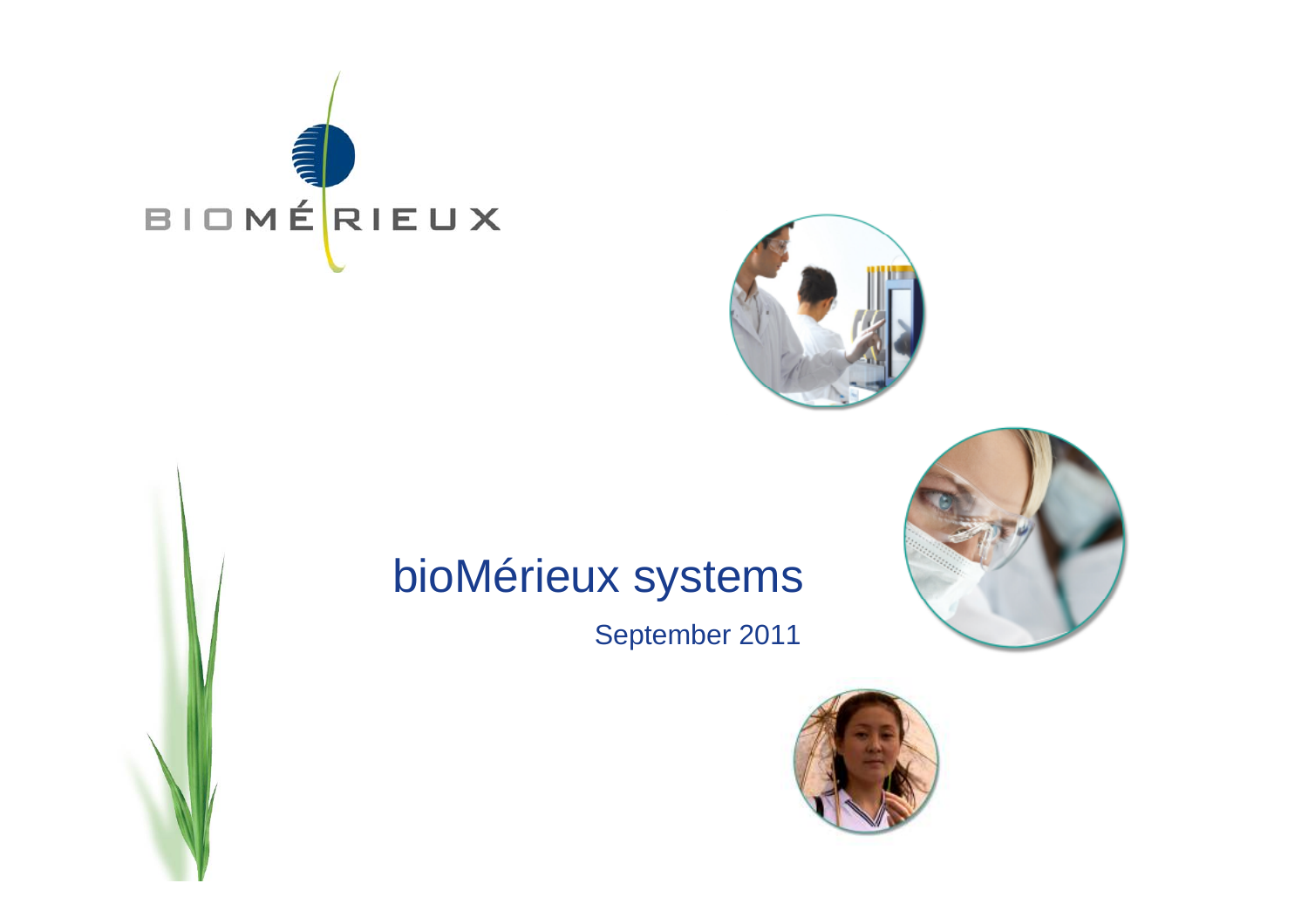

# ▶ Microbiology P. 2 ` Immunoassays P. 9 ▶ Molecular Biology P. 11 **The Industrial Applications P. 14**



### **Overview**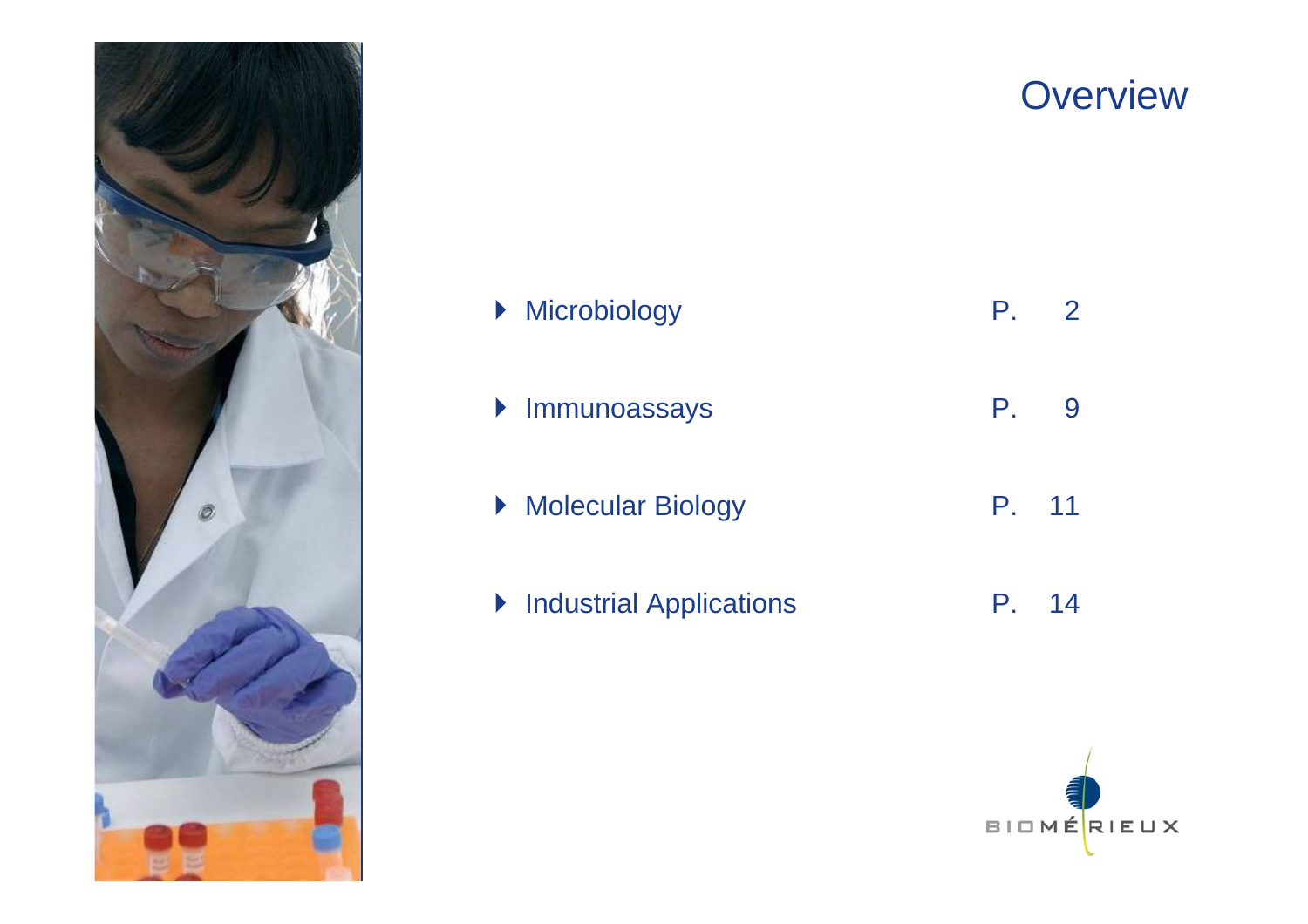### Microbiology: FMLATM - Full Microbiology Lab Automation



so clinicians can select treatment faster

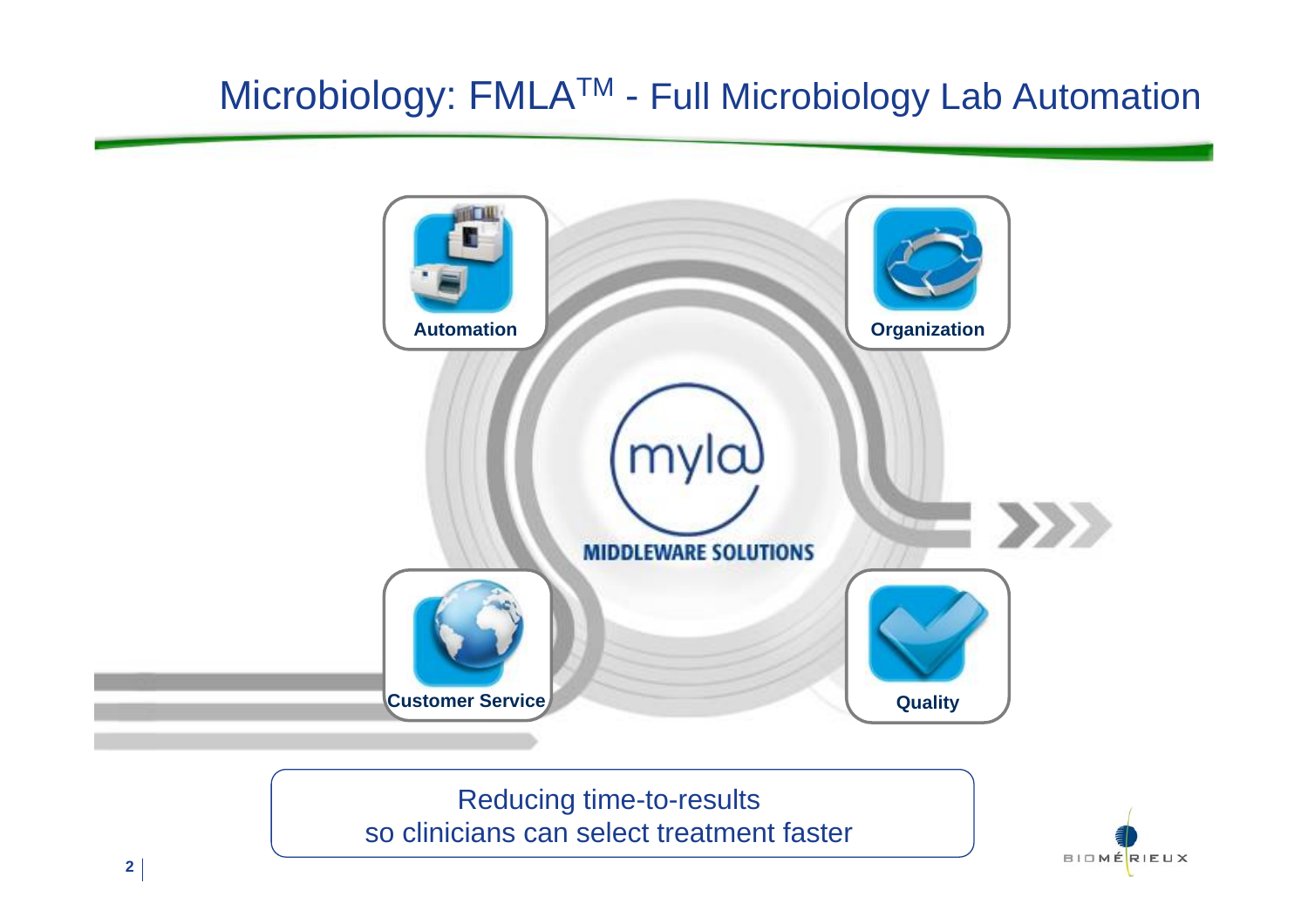### Microbiology: Urinary screening - UF-1000i/500i





Advanced flow cytometry technology with hydrodynamic focusing for urinary screening

- $\blacktriangleright$  Distribution agreement in France, Germany, the Netherlands, UK, South Korea, and Australia
- ` High quality by accurate detection and enumeration of urine particles
- $\triangleright$  Standardized results with capabilities to screen out negative samples
- $\blacktriangleright$  In line with customer needs
	- $\blacktriangledown$ **Standardization**
	- ◥ Time-saving
	- $\blacktriangledown$ **Traceability**



Launched in September 2007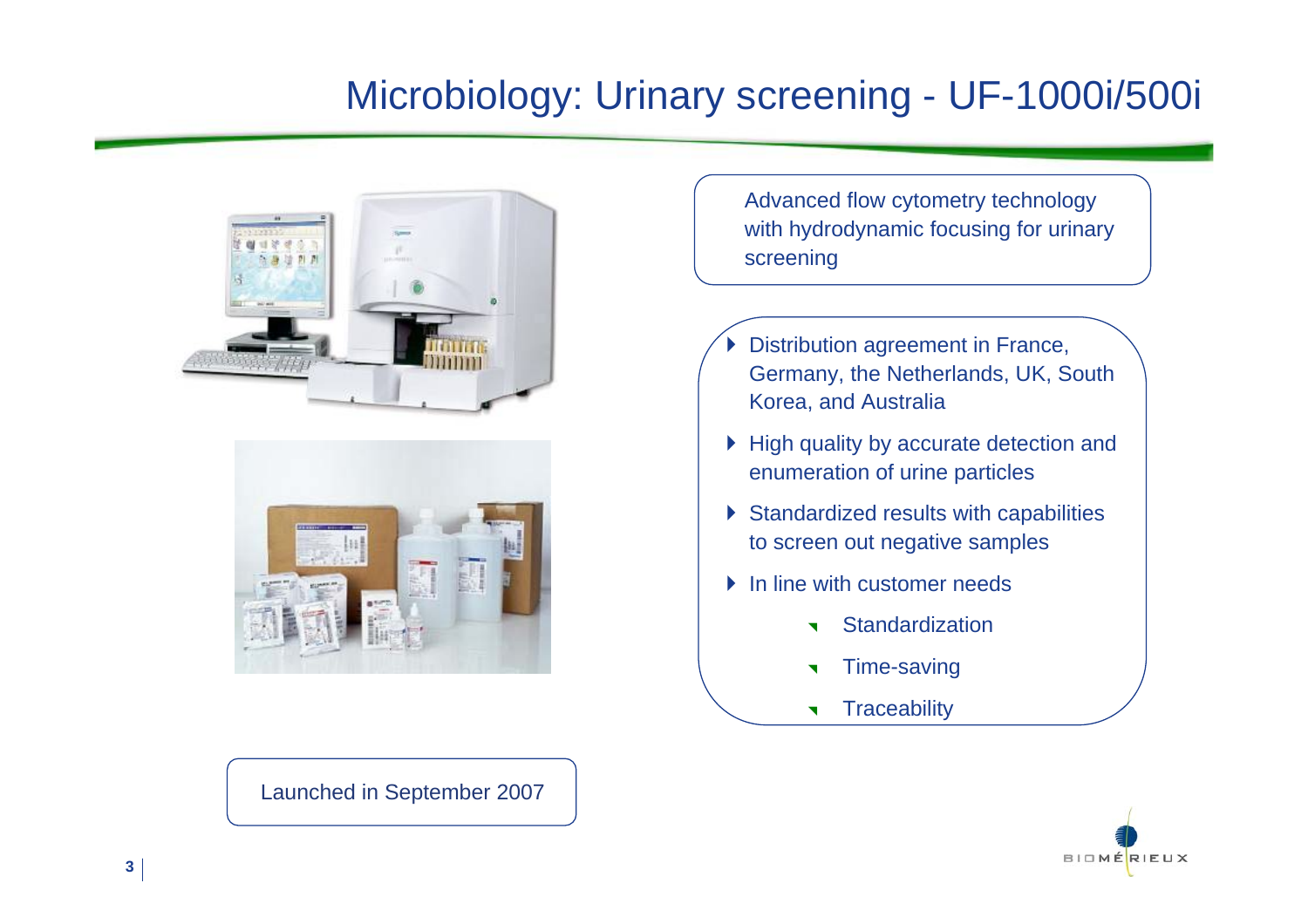# Microbiology: PREVI™ Color Gram





 $\blacktriangleright$  Full automated Gram staining system : from fixation to the slide ready for reading

 $\blacktriangleright$ Direct analysis

- ▶ A fast, reliable & user friendly system
	- **Result in less than 5 minutes**
- ▶ Accurate standardized results
	- No cross contamination
- ▶ Clean and Safe
	- **System entirely enclosed with** a waste container
- **Environmentally friendly system** 
	- **Spray nozzles**
	- **T** Less consumption and waste

▶ Pre-launch in about 10 European countries in 2008

▶ Global launch in 2009

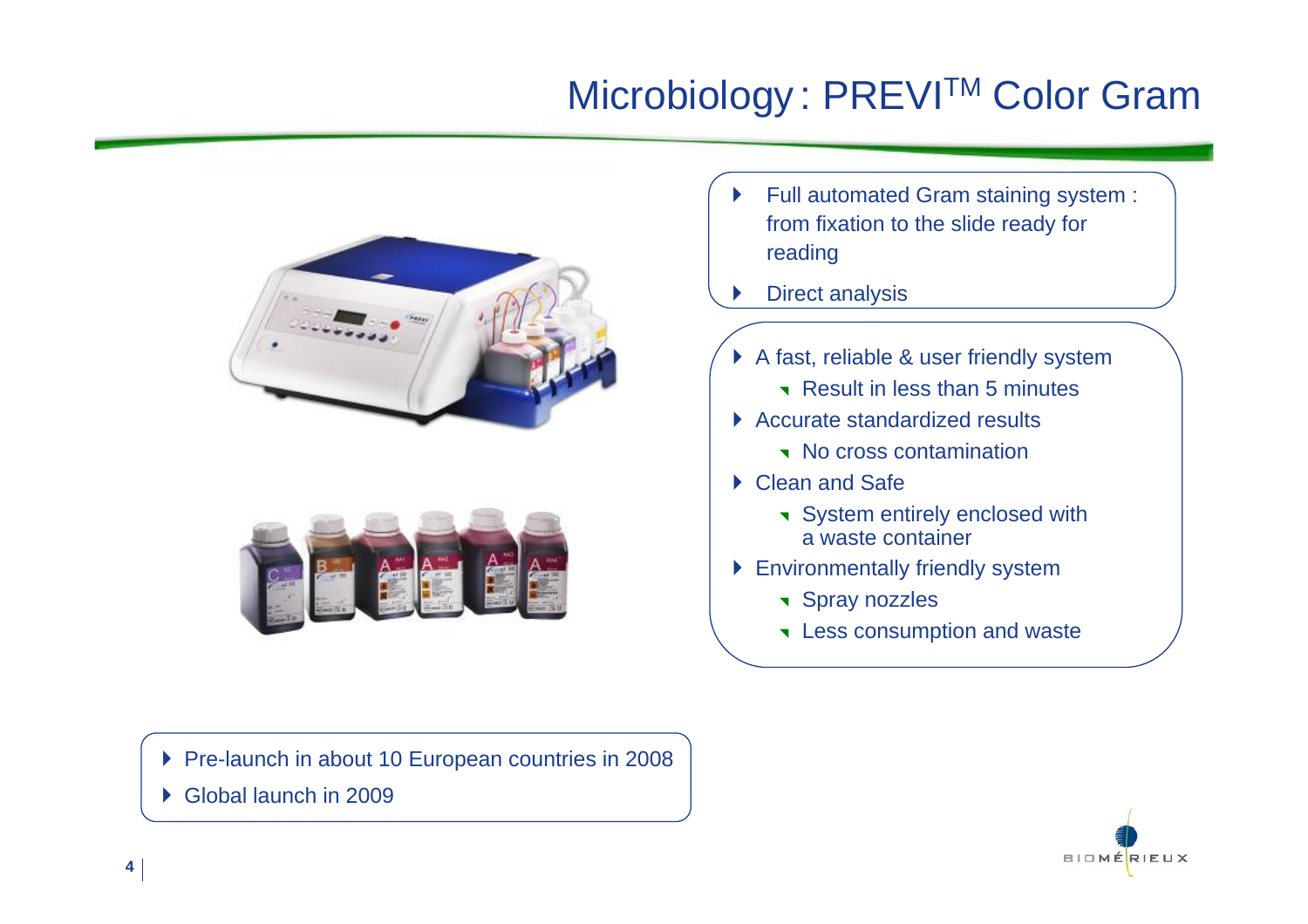# Microbiology: PREVI™ Isola



- $\blacktriangleright$  Pre-launched in 2008 in the Netherlands, Germany and the U.S.
- $\blacktriangleright$ Gradual rollout to other regions in 2009
- ▶ Pre-analytical processing
- **>** Specimen inoculation automation

- **Standardized plate inoculation**
- $\blacktriangleright$  Time saving with high throughput 180 plates / hour
- $\triangleright$  No cross contamination
- **Optimized colony isolation**
- $\blacktriangleright$  High quality for plate streaking
- **Enhanced productivity**
- **Breakthrough technology for** innovation in plate streaking

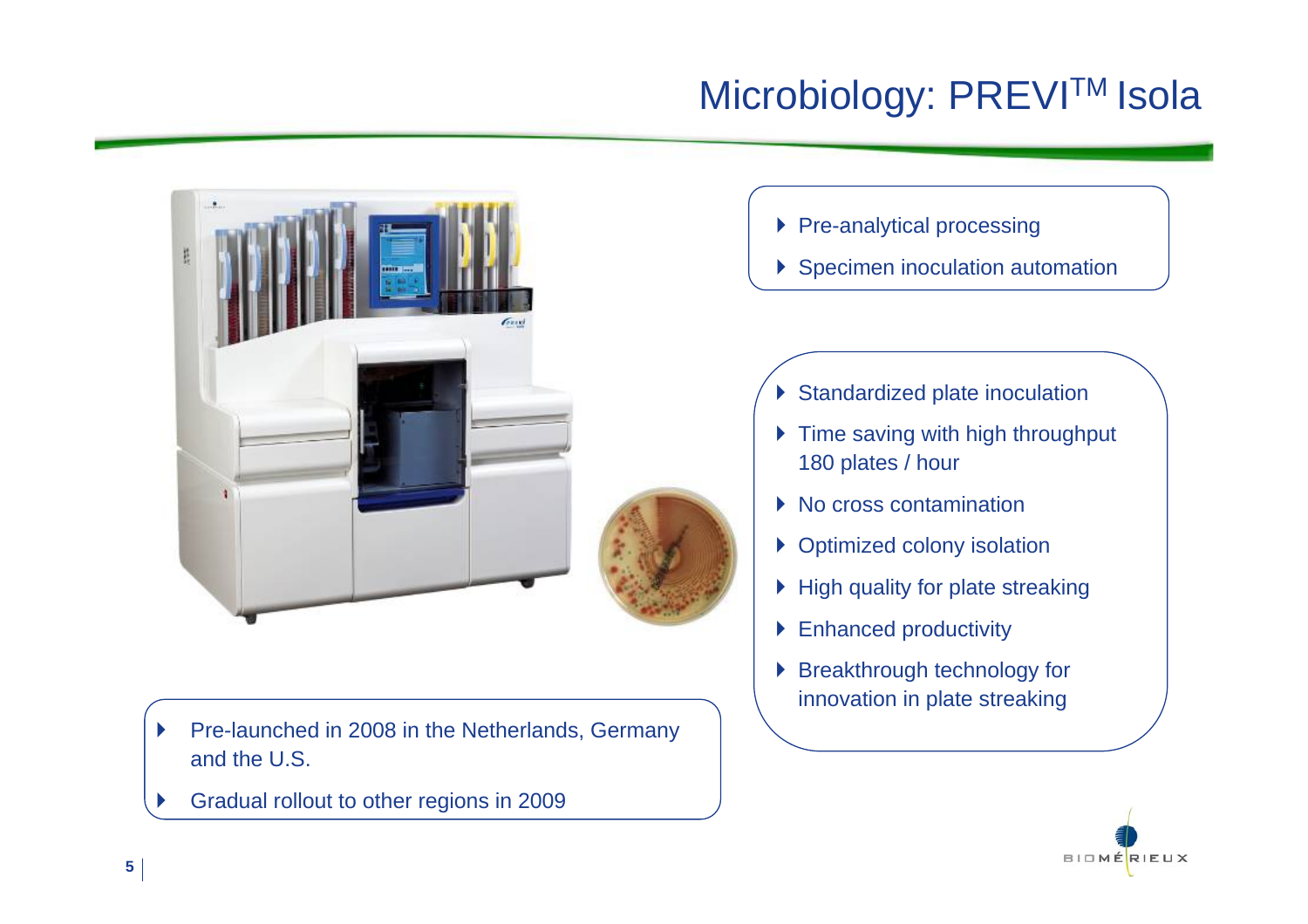# Microbiology: VITEK®





### Launched:

- ` 1977 VITEK
- ▶ 1997 VITEK®2
- ▶ 2004 VITEK<sup>®</sup>2 Compact
- ` Fully automated identification (ID) and antibiotic susceptibility testing (AST)
- $\blacktriangleright$ Featuring Advanced Expert System™ result interpretation software
- ` The standard for routine identification
	- 7 Coverage: 90% of the routine work in a normal clinical laboratory
	- 7 64-well cards with proprietary and innovative substrates
- **The highest level of automation** 
	- **Theoral Exercice System** Full automation and safety (inoculation, sealing, and incubation of the card)
	- $\overline{\mathbf{v}}$ **Accuracy**
	- $\blacktriangledown$ Rapid reporting (same day ID / AST results)
	- **Resistance detection**
	- 7 Separate ID / AST testing
	- 7 Reduced waste
	- $\blacktriangledown$  After-sale service and high level of technical support
	- $\overline{\mathbf{v}}$ 21 CFR Part 11 compliant

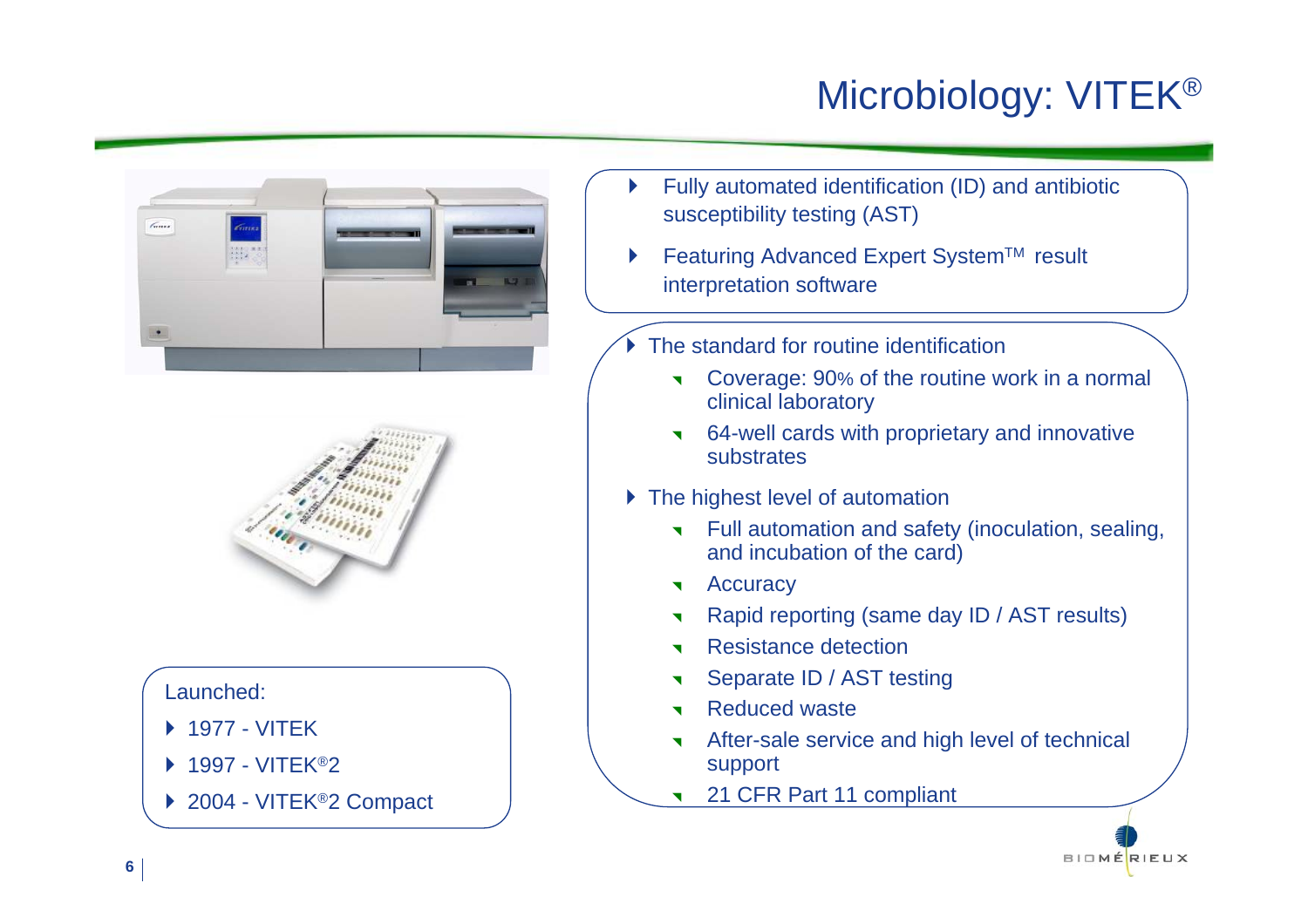### VITEK® MS





- $\blacktriangledown$  Extract the ions from the sample: Matrix-Assisted Laser Desorption / Ionization (MALDI)
- $\blacktriangledown$  Separate the ions by m/z: Time-of-Flight Analysis (TOF)
- $\blacktriangledown$ Detect the ions



European commercial launch in Q1 2011

- ` Mass spectrometry for identification of bacteria, yeast, fungi, and mycobacteria
	- **T** Fast ID
	- $\blacktriangledown$ Broad range of organisms
	- $\blacktriangledown$ Cost-effective solution for large laboratories
- $\blacktriangleright$  Workflow integration via Myla<sup>TM</sup>
- $\blacktriangleright$  Integrated with VITEK<sup>®</sup> 2 for antibiotic susceptibility testing (AST)

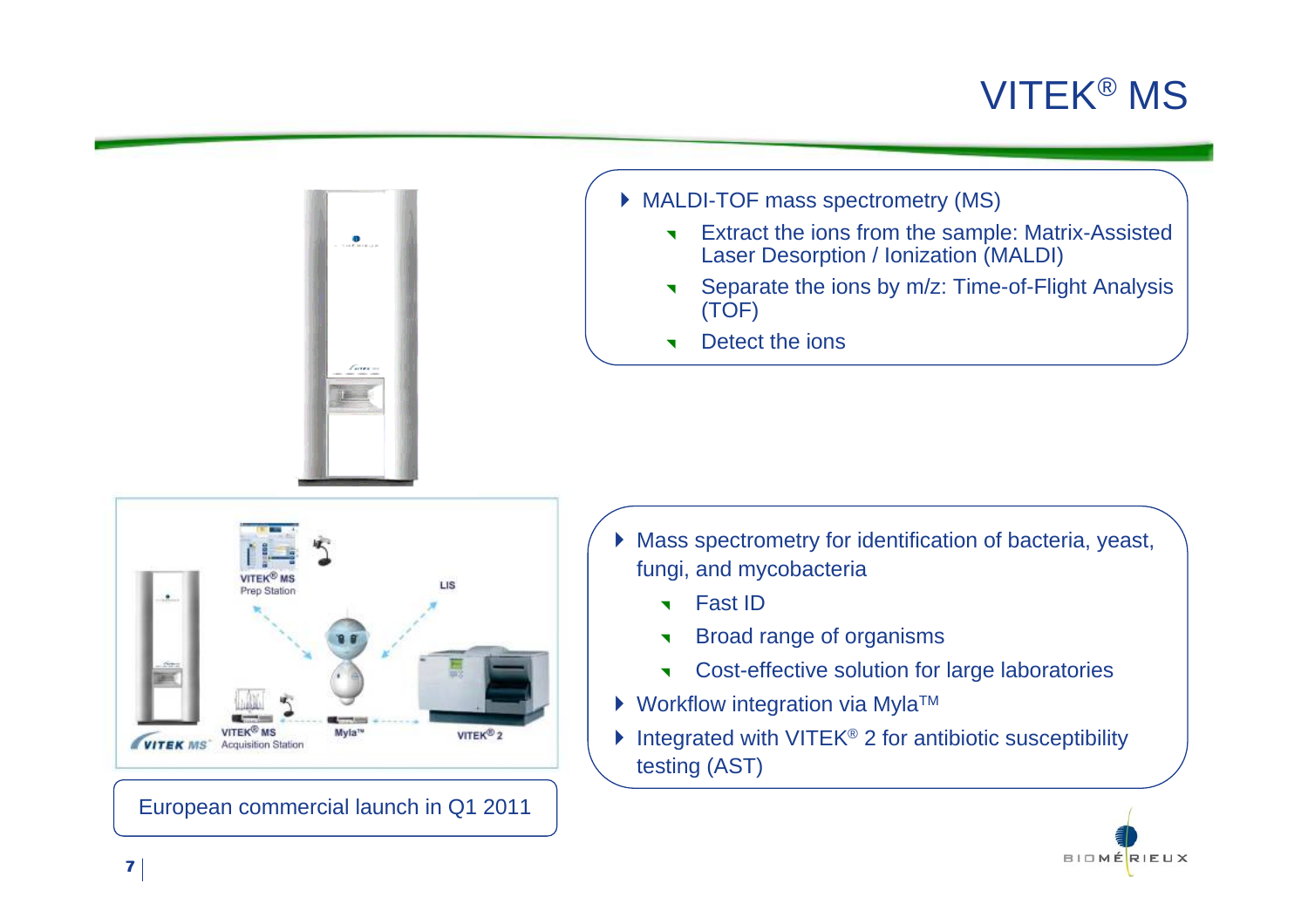### Microbiology: BacT/ALERT®





### Launched:

- ▶ BacT/ALERT<sup>®</sup> in 1991
- ▶ BacT/ALERT<sup>®</sup> 3D in 1997

#### $\blacktriangleright$ **Bloodculture**

- $\blacktriangleright$ Direct culture of blood samples and other fluids
- $\blacktriangleright$  Early detection of septicemia and industrial sterility control
- $\blacktriangleright$  "Yes – No" test for bacteria
	- **v** Automated colorimetric detection system with visual positive signal
	- **The Immediate notification of results**
- $\blacktriangleright$ Plastic bottles to ensure safety
- $\blacktriangleright$  New media: synthetic resin beads to replace activated charcoal suspension in Q4 2011
	- **Neutralization of antibiotics in clinical** samples and industrial products
	- **T** A clear Gram stain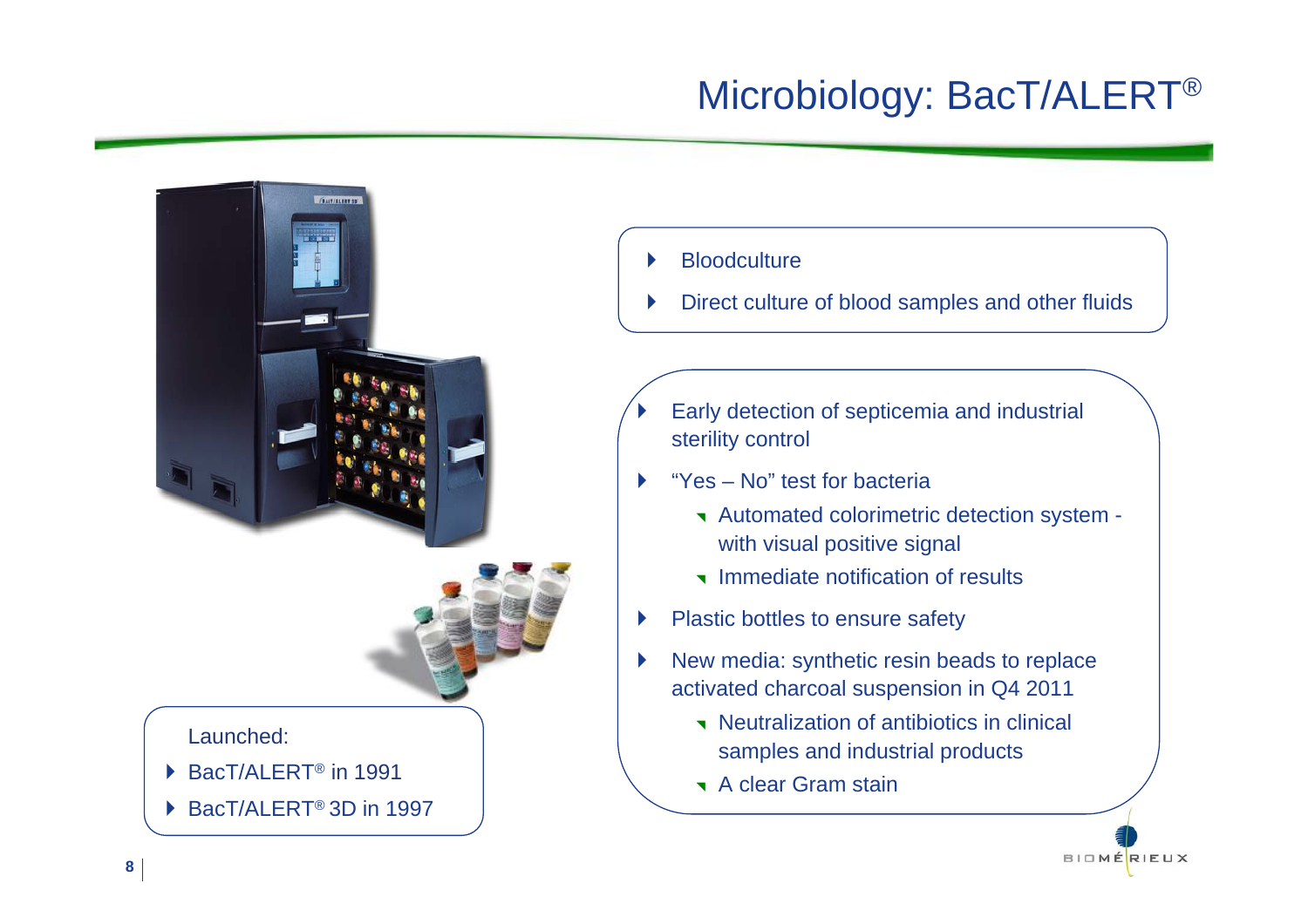### Immunoassays : VIDAS® and mini VIDAS®



### $\blacktriangleright$  Launched in 1991 for VIDAS®

 $\blacktriangleright$  Launched in 1992 for mini VIDAS®

- $\blacktriangleright$ Antigen-antibody reaction
- **Detects and measures infectious agents:** bacteria, viruses, parasites, hormones, proteins
- ▶ ELFA Enzyme Linked Fluorescent Assay technology
- $\blacktriangleright$  The world's largest installed base\* in IA laboratories, with more than 25,000 VIDAS® and mini VIDAS® clinical systems
- ` Multi-parameter instrument
- $\blacktriangleright$  Large menu with  $> 90$  parameters
- ▶ One of the most reliable instrument: MTBF\*\*  $VIDAS<sup>®</sup> = 660 days / mini VIDAS<sup>®</sup> = 1,150 days$
- **Flexible and easy-to-use**
- $\triangleright$  Single test concept tailored to the small volume market

**BIOMÉRIEUX** 

\* *College of American Pathologists: Automated Immunoassay Analyzers – June 2009*

**9**\*\**Mean Time Between Failures*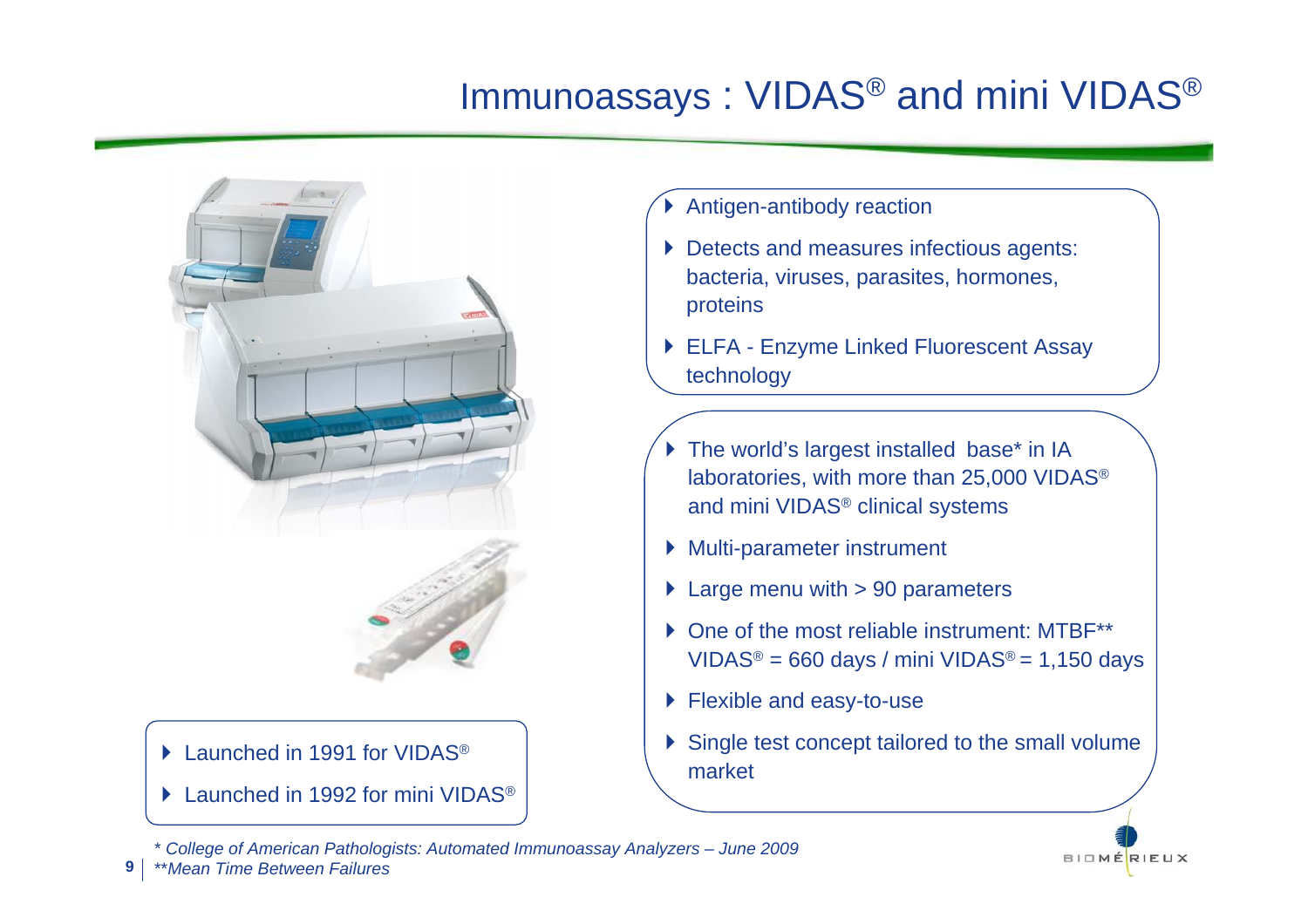### Immuoassays: DA VINCI®



### Launched in 2003



- **I** Used by medium-sized blood banks and large laboratories
- **Extensive set of in-process controls**
- ▶ Loading tower: 15 microplates
- ▶ Traceability
- $\blacktriangleright$  Easy to operate
- ▶ « Open » system: possibility of adding other assays

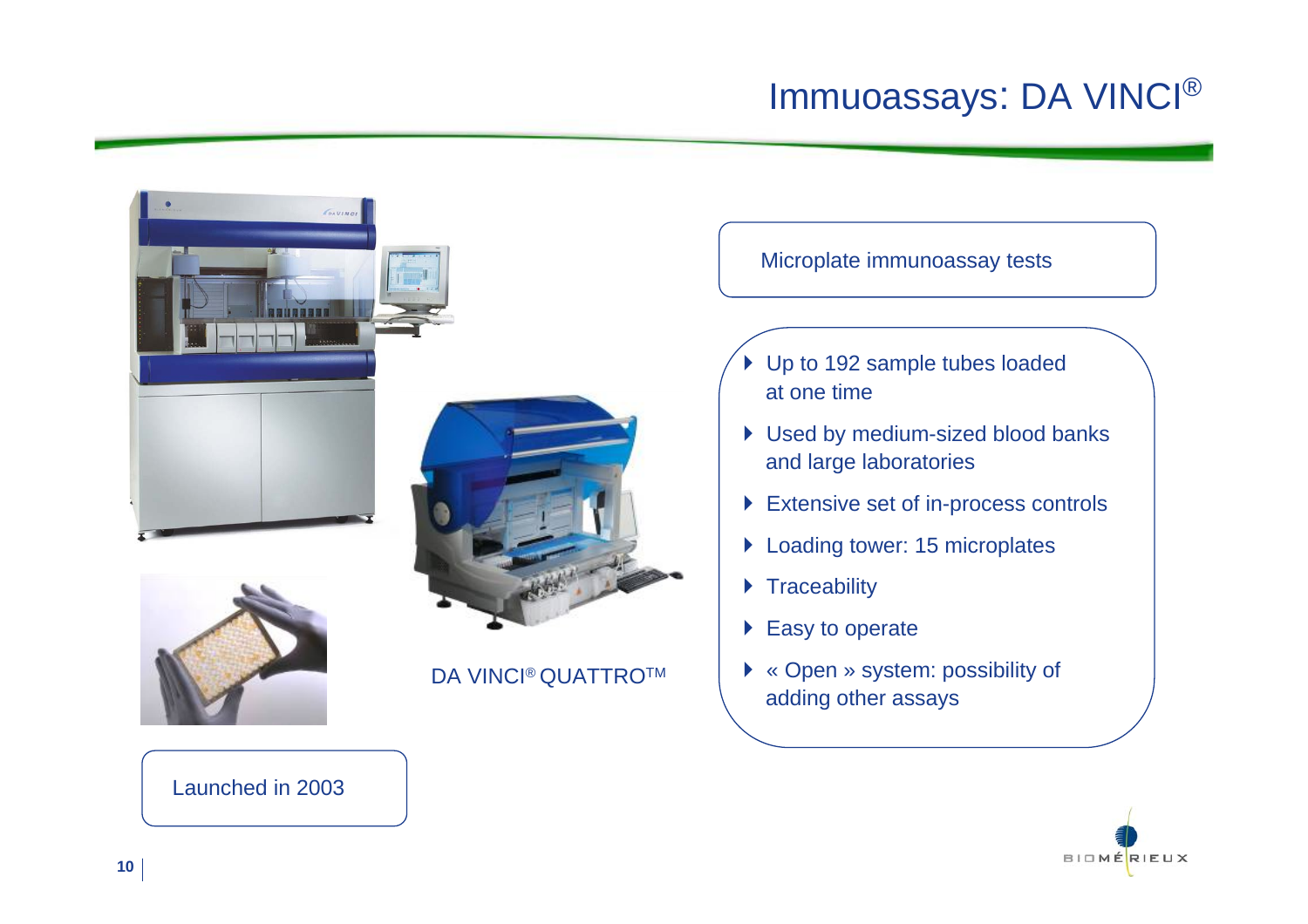### Molecular Biology: NucliSENS® easyMAG®





Launched in 2005

- $\blacktriangleright$  Simplification and automation of sample preparation in molecular biology laboratories
- ▶ BOOM<sup>®</sup> technology: the reference technology in extraction
- ▶ Automated nucleic acid extraction magnetic extraction
- $\triangleright$  A single generic protocol for all samples
- ▶ Up to 240 extractions in an 8-hour shift
- ▶ Less than 15 minutes of hands-on-time per 24 extractions
- **> Simultaneous processing different samples** and volumes

**BIOMÉRIEUX** 

- ▶ User comfort
	- **T** Simplicity
	- **T** Flexibility
	- **v** Quality
	- **Time saving**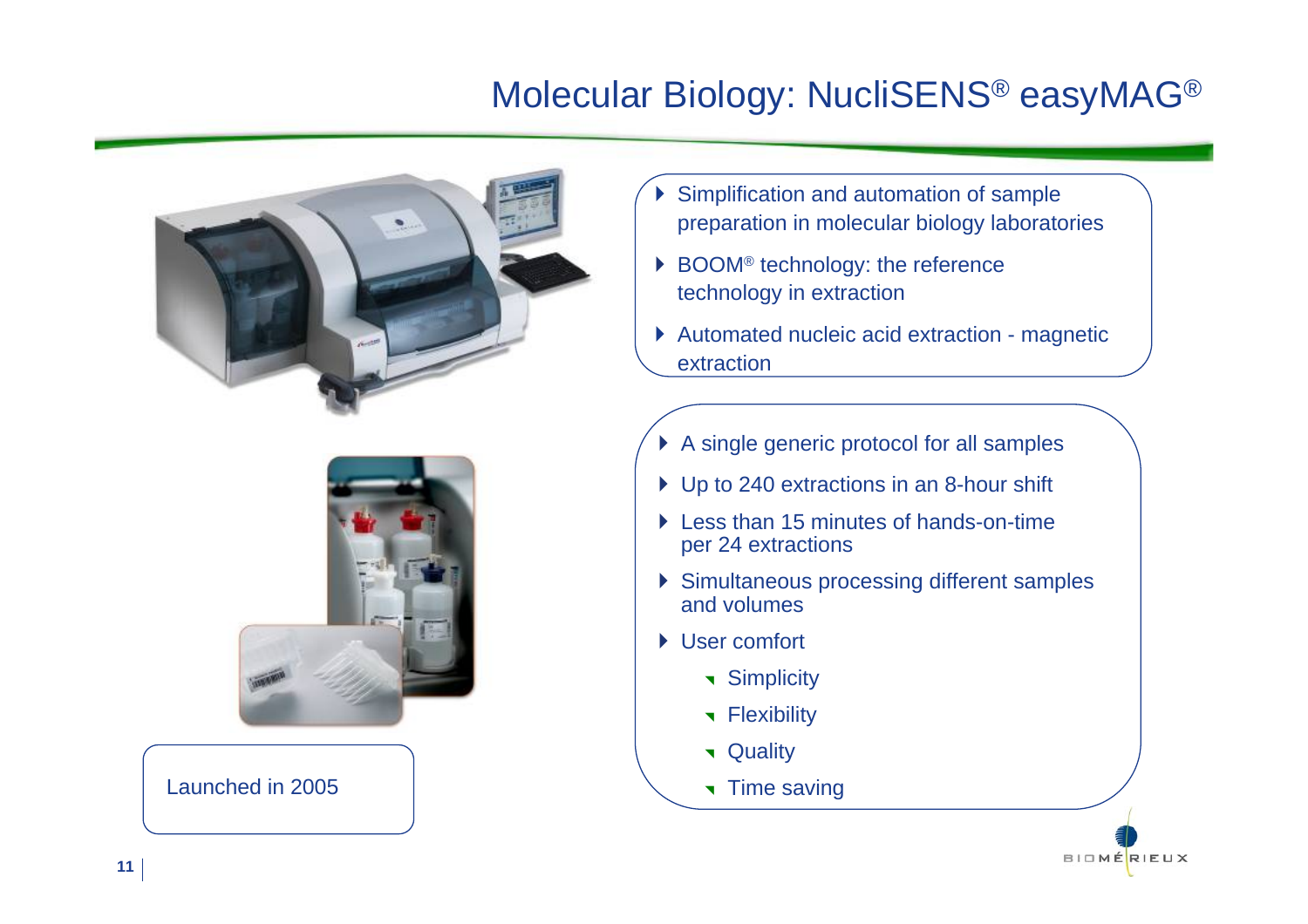### Molecular Biology: NucliSENS EasyQ®





Launched in 2002

- $\blacktriangleright$  First automated system to combine NASBA<sup>TM</sup> technology, amplification technology - and real-time molecular beacon detection
- ` Amplification process at the same temperature
- ` Nucleic acid amplification and detection of infectious disease agent
- $\blacktriangleright$ 8 - 48 tests per run
- **Throughput: 48 sample results with** amplification times from 60 to 150 minutes
- **Main targeted pathologies:** 
	- **Therapeutic monitoring HIV viral load**
	- **Respiratory panel**
	- **T** Central Nervous system
	- ▼ Basic Kit
	- **T** HPV detection

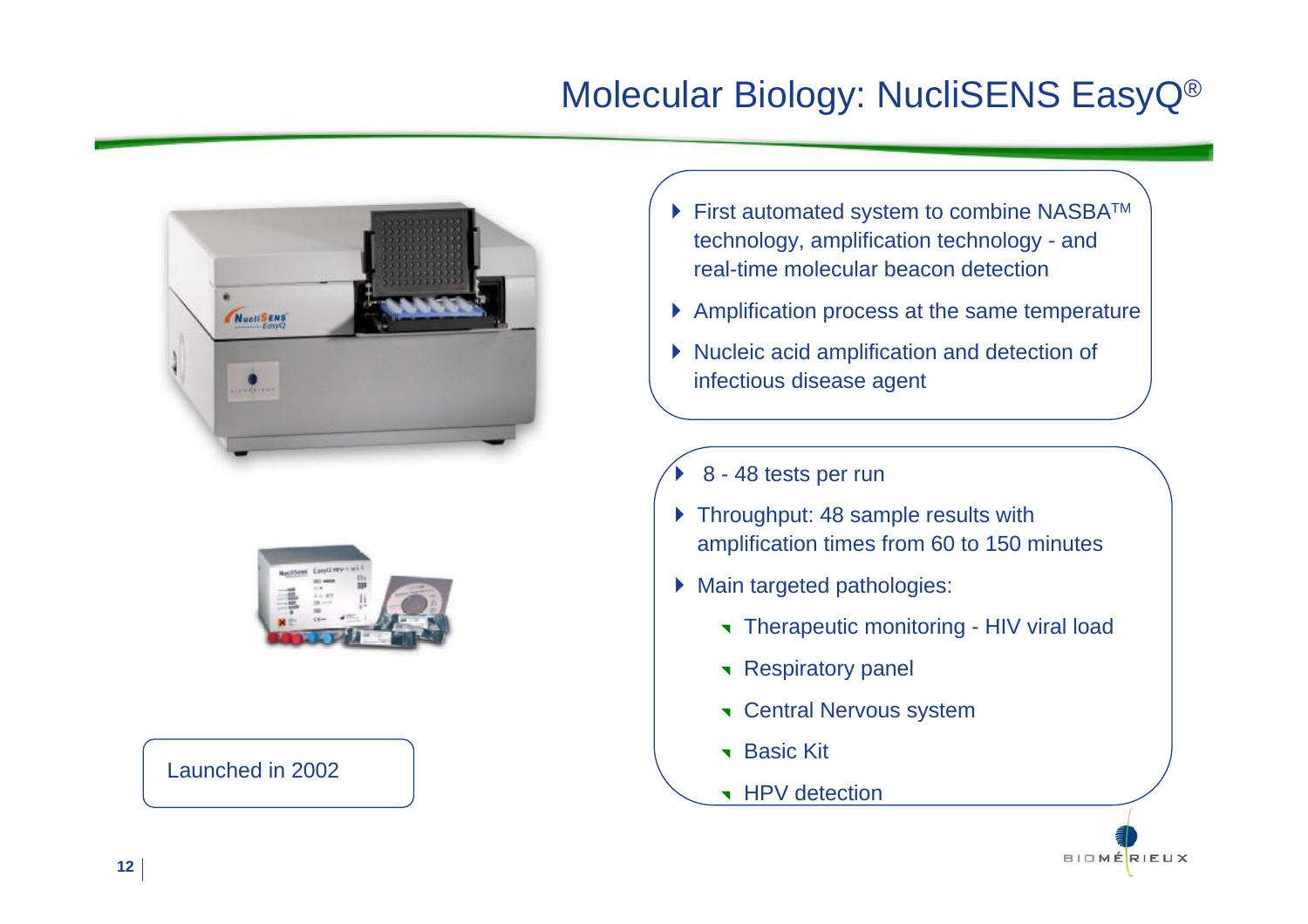### Molecular Biology: DiversiLab®





**Microbial genotyping of bacteria and** fungi

- ▶ Based on patented rep-PCR technology
- $\blacktriangleright$  For tracking the spread and source of microbial infection, contamination, or epidemics
- ` Microbial isolates to be quickly and accurately distinguished at the subspecies and strain level
	- Precise and economical solution
	- **Results in 4 hours**

Launched in 2007

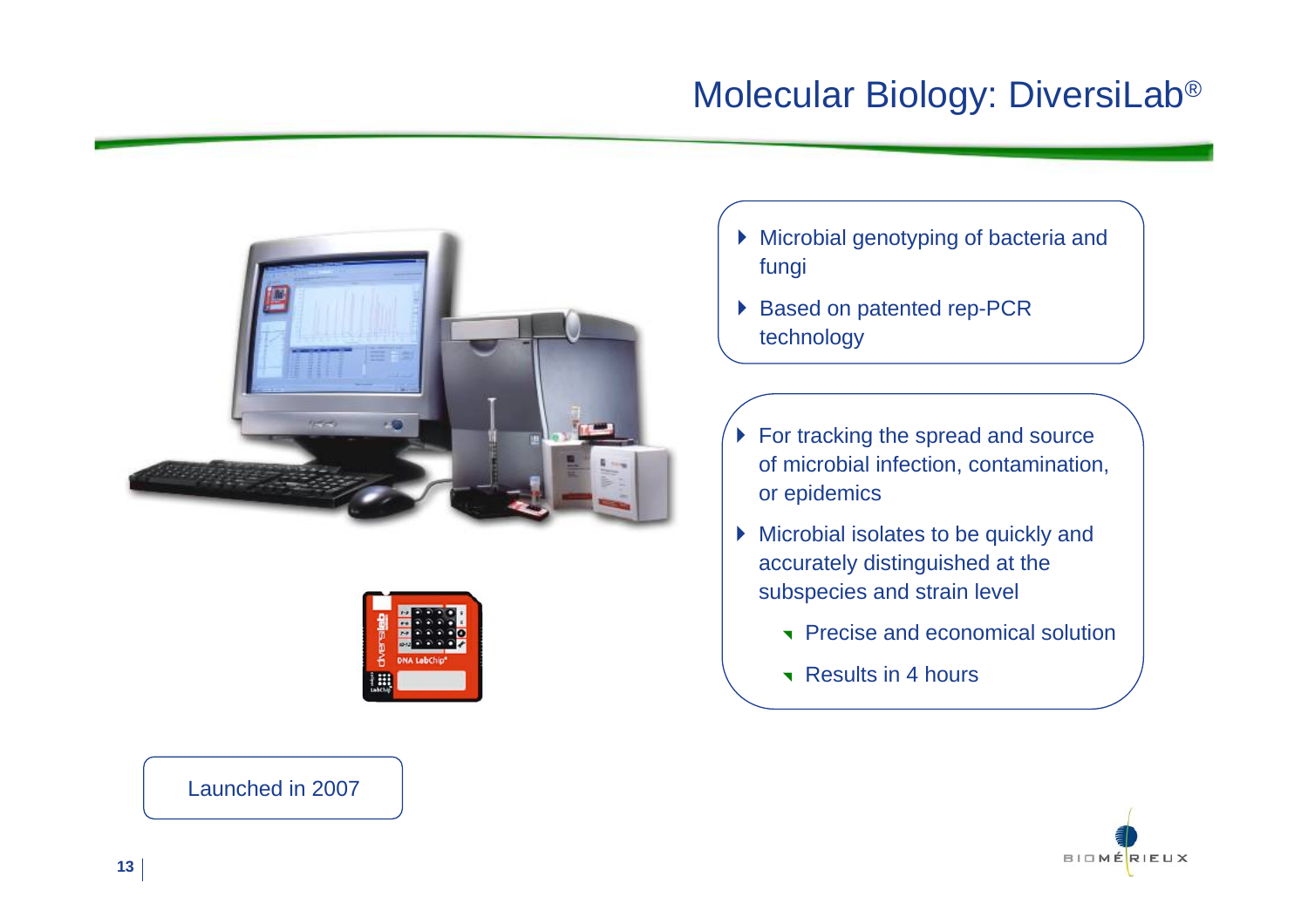### Industrial Applications

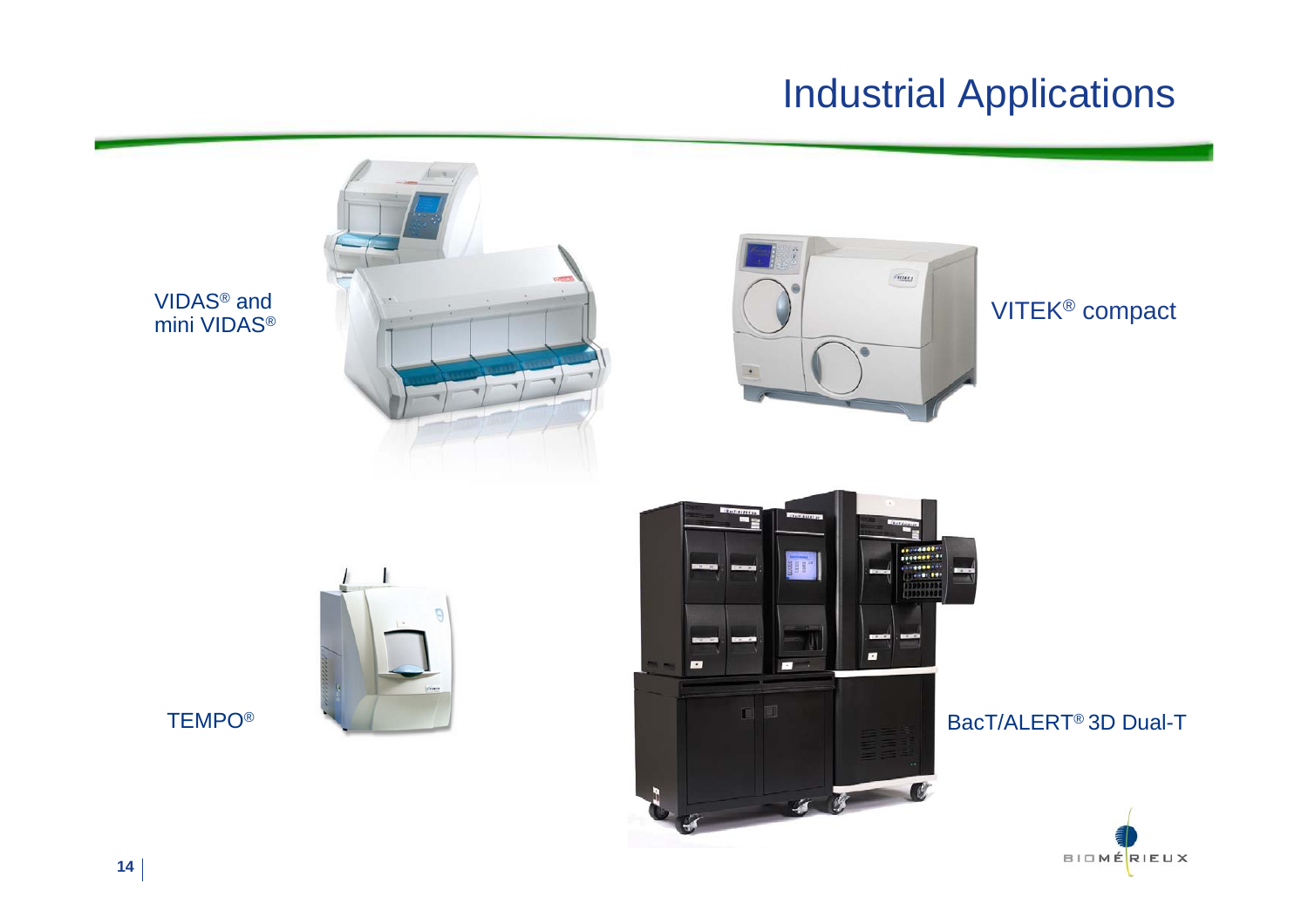### Industrial applications : TEMPO®





 $\blacktriangleright$  Automated solution for the enumeration of quality indicator microorganisms

▶ Ease of use

- **Fast turnaround time for accurate and** standardized results
- **Standardization of numerous** preparation steps, interpretation, and test results
- ▶ TEMPO<sup>®</sup> system's menu: a broad range of tests to answer different needs
- $\blacktriangleright$ Incubation of 24 to 48 hours